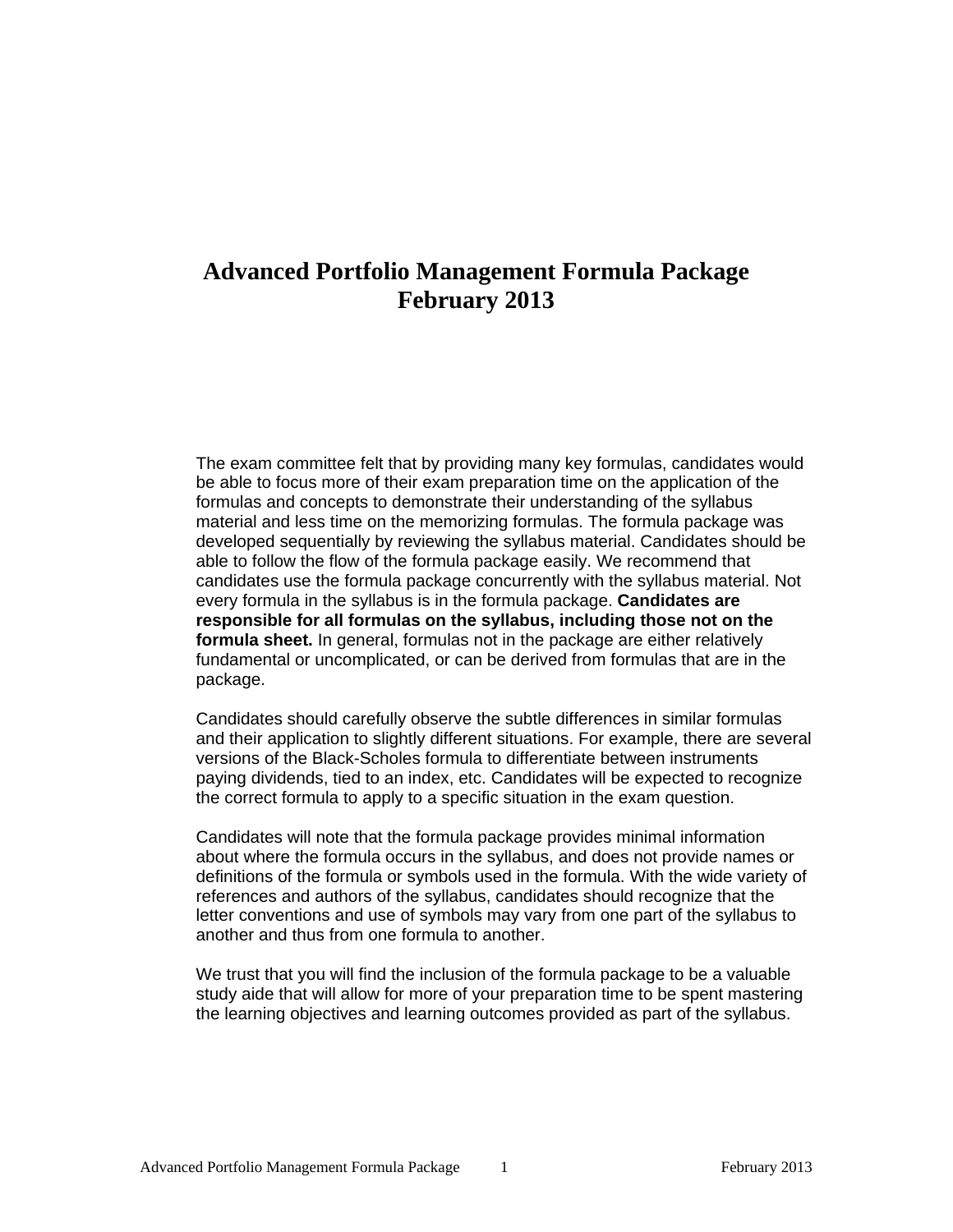### **Fabozzi, Handbook of Fixed Income Securities**

Treasury bills' rate:

$$
Y_d = \frac{(F-P)}{F} \times \frac{360}{t}
$$

where

 $Y_d$  = the rate on a discount basis,

 $F =$  the face value,

 $P =$  the price,

 $t =$  the number of days to maturity.

*TIPS realized nominal yield* =  $(1 + real$  *yield*  $)*(1 + inflation) - 1$ *Break* - even inflation rate =  $\frac{1 + conventional \text{ nominal yield}}{1 - M} - 1$ *Break - even inflation rate*  $=$   $\frac{1+conventional\ noninal\ yield}{1+TIPS\ real\ yield}$ 

*Fixed income ETF premium/discount=(creation cost* x *flow factor)*  + *execution risk adjustment* 

inverse floater:  $K - L^*$  (*reference rate*)

Prepayment conventions:

$$
SMM=100 \times \frac{\text{(Scheduled Balance - Actual Balance)}}{\text{Scheduled Balance}}
$$
  
\n
$$
CPR = 100 \times \left[1 - \left(1 - \frac{SMM}{100}\right)^{12}\right]
$$
  
\n
$$
PSA=100 \times \frac{CPR}{minimum (age, 30) \times 0.2}
$$

Approximation of the relative change in value of the portfolio V:

$$
\frac{dV(y)}{V(y)} \approx -MD[V(y)]dy + \frac{1}{2}RC[V(y)](dy)^2
$$
  
where: MD = modified duration, and

RC = *convexity*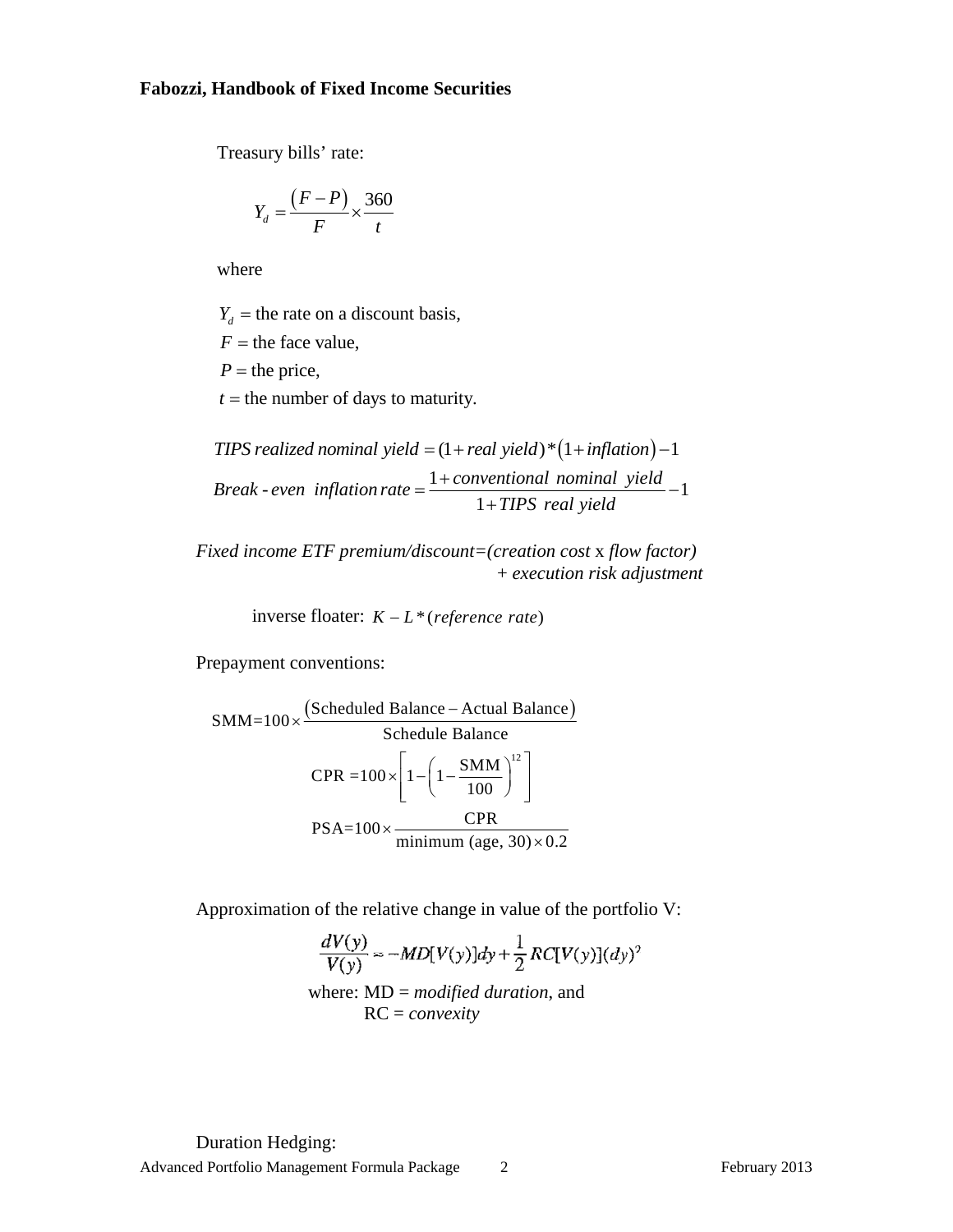$$
\phi = -\frac{N_V \$\text{dur}\left[V(y)\right]}{N_H \$\text{dur}\left[H(y_H)\right]} = -\frac{N_V V(y) M D \left[V(y)\right]}{N_H H(y_H) M D \left[H(y_H)\right]}
$$

Duration/Convexity Hedging:

$$
\int_{\phi_1}^{\phi_2} \phi_1 N_{H_1} H_1(y_1) M D \Big[ H_1(y_1) \Big] + \phi_2 N_{H_2} H_2(y_2) M D \Big[ H_2(y_2) \Big] = -N_V V(y) M D \Big[ V(y) \Big]
$$
  

$$
\int_{\phi_1}^{\phi_2} \phi_1 N_{H_1} H_1(y_1) R C \Big[ H_1(y_1) \Big] + \phi_2 N_{H_2} H_2(y_2) R C \Big[ H_2(y_2) \Big] = -N_V V(y) R C \Big[ V(y) \Big]
$$

Nelson-Siegel / Svensson Yield-Curve Models:

$$
R^{C}(0, \theta) = \beta_0 + \beta_1 \left[ \frac{1 - \exp(-\theta/\tau_1)}{\theta/\tau_1} \right] + \beta_2 \left[ \frac{1 - \exp(-\theta/\tau_1)}{\theta/\tau_1} - \exp(-\theta/\tau_1) \right]
$$

$$
+ \beta_3 \left[ \frac{1 - \exp(-\theta/\tau_2)}{\theta/\tau_2} - \exp(-\theta/\tau_2) \right]
$$

where

- $R^{C}(0, \theta)$  = continuously compounded zero-coupon rate at time zero with maturity  $\theta$ 
	- $\beta_0$  = limit of  $R^C(0, \theta)$  as  $\theta$  goes to infinity (In practice,  $\beta_0$  should be regarded as a long-term interest-rate.)
	- $\beta_1$  = limit of  $R^C(0, \theta) \beta_0$  as  $\theta$  goes to 0 (In practice,  $\beta_1$  should be regarded as the short- to long-term spread.)

 $\beta_2$ ,  $\beta_3$  = curvature parameters

 $\tau_1$  and  $\tau_2$  are scale parameters that measure the rate at which the short- and mediumterm components decay to zero.

#### **Babbel and Fabozzi , Investment Management for Insurers**

$$
D_{S} = (D_{A} - D_{L})\frac{A}{S} + D_{L}
$$

where  $D_s$ : duration of economic surplus

 $D_A$ : duration of assets

 $D_L$ : duration of liabilities

*A*: market value of assets

*S*: economic surplus =  $A - L$  where *L* present value of liabilities

$$
h = \frac{\Delta V - \Delta S}{\Delta F}
$$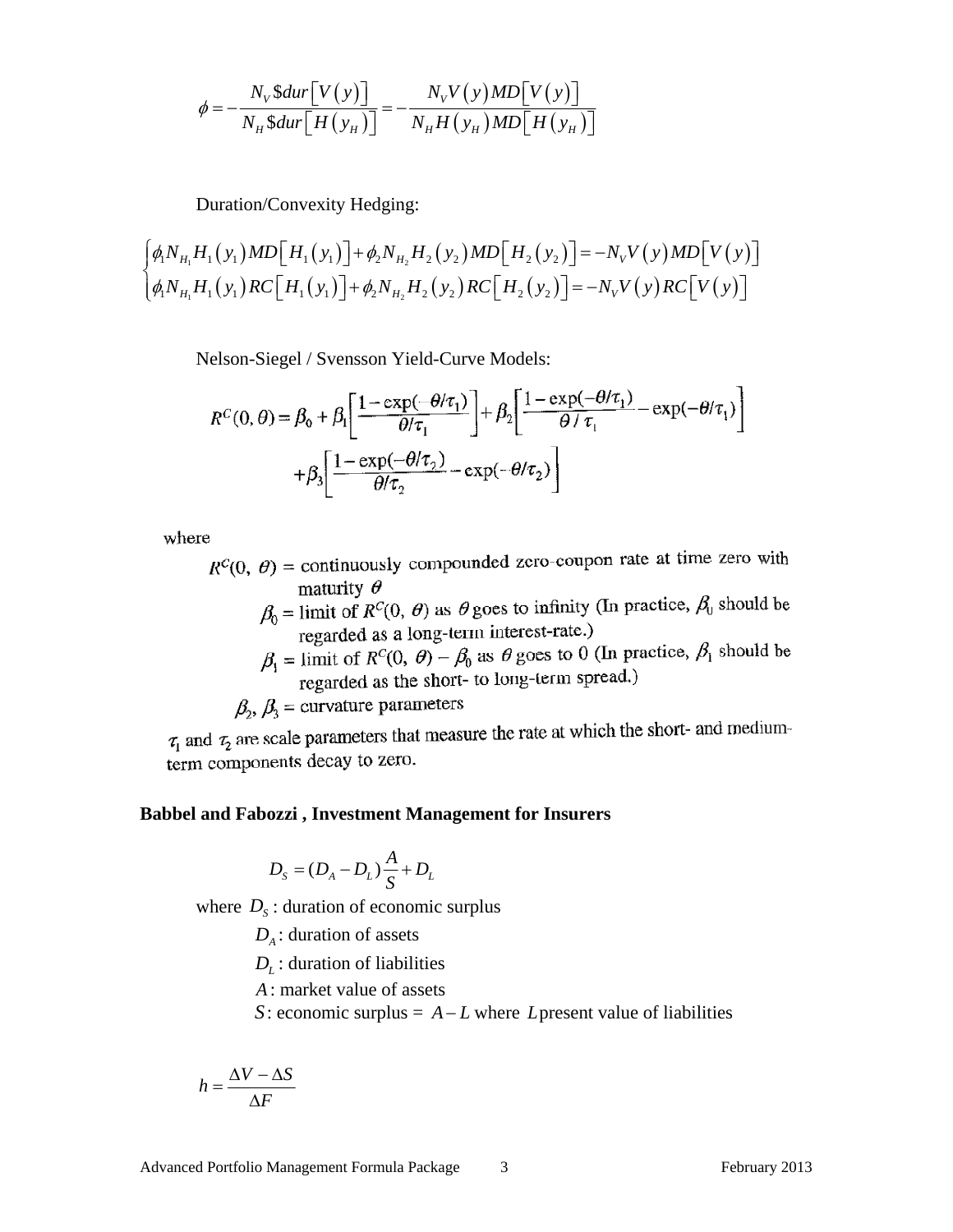$$
h = \frac{-\Delta S}{\Delta F} = \frac{-\beta_S}{\beta_F}
$$

probability density of stock price changing from  $S_0$  to  $S_f$  in time *T* assuming log normal distribution

$$
dS_{f}P_{T}\left(S_{f}/S_{n}\right) = \frac{dS_{f}}{S_{f}\sqrt{2\pi\sigma^{2}T}}\exp\left(-\frac{\left(\ln\left(\frac{S_{f}}{S_{0}}\right)-\mu T\right)^{2}}{2\sigma^{2}T}\right)
$$

where

 $S_0$ : initial stock price  $S_f$ : value of stock on the expiry day of the option  $C_0$ : initial call price  $C_f$ : value of call on the expiry day of the option  $W_0$ : initial investment  $W_f$ : value of investment on the expiry day of the option *D* : dividend received over the time period of the option *T* : time to expiration

 $\sigma^2$ : variance of log of stock price return (  $\ln({S_f}/{S_0})$ 

$$
\mu
$$
: mean per unit time of stock log price return

expected return from an investment in the combination of stock and option

0

$$
\int dS_{f} P_{T} \left( \frac{S_{f}}{S_{0}} \right) \ln \left( \frac{W_{f}(S_{f})}{W_{0}} \right)
$$
  
for covered call position:  

$$
W_{0} = S_{0} - C_{0}
$$

$$
W_{f} = S_{f} - \max \left[ 0, S_{f} - E \right] + D
$$

#### **Litterman, Modern Investment Management**

$$
R_{L,t} - R_{f,t} = \beta(R_{B,t} - R_{f,t}) + \varepsilon_t
$$
  
where  $R_{L,t}$ : total return on liability index at time t  
 $R_{f,t}$ : risk-free rate of return  
 $R_{B,t}$ : total return on a bond index  
 $\varepsilon_t$ : noise term

$$
SR_i = \frac{\mu_i - R_f}{\sigma_i}
$$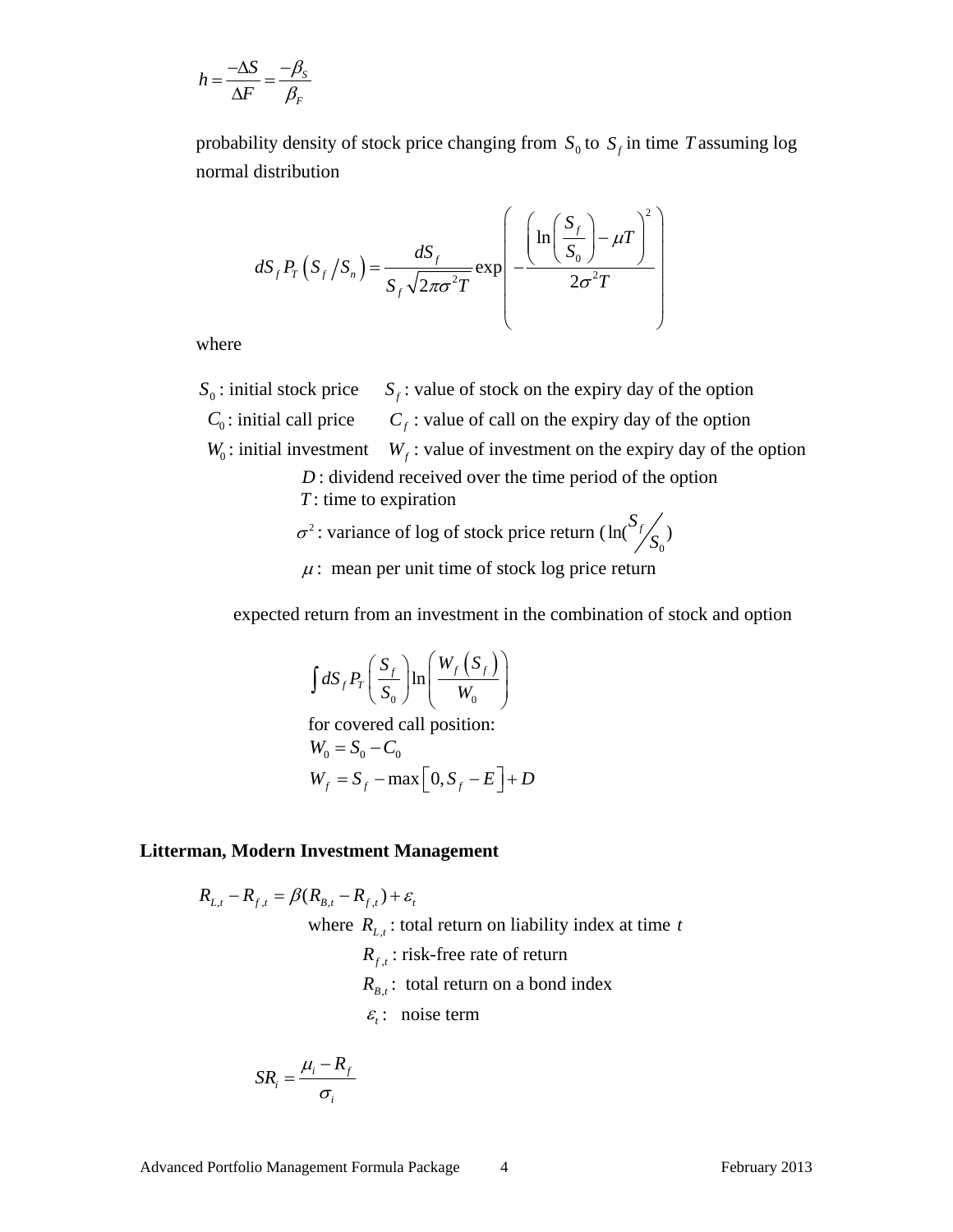$$
RACS_{t} = \frac{E_{t} \left[ S_{t+1} - S_{t} (1 + R_{f}) \right]}{\sigma_{t} \left[ S_{t+1} \right]}
$$
\n
$$
RACS_{t} = \frac{E_{t} \left[ A_{t} (1 + R_{A,t+1}) - L_{t} (1 + R_{L,t+1}) - (A_{t} - L_{t}) (1 + R_{f}) \right]}{\sigma_{t} \left[ A_{t} (1 + R_{A,t+1}) - L_{t} (1 + R_{L,t+1}) \right]}
$$
\n
$$
RACS_{t} = \frac{E_{t} \left[ A_{t} (R_{A,t+1} - R_{f}) \right]}{\sigma_{t} \left[ A_{t} (1 + R_{A,t+1}) \right]} = \frac{E_{t} \left[ R_{A,t+1} \right] - R_{f}}{\sigma_{t} \left[ R_{A,t+1} \right]}
$$
\n
$$
E_{t} \left[ F_{t+1} \right] = F_{t} E_{t} \left[ \frac{1 + R_{A,t+1}}{1 + R_{L,t+a}} \right] \frac{1}{1 - p} - \frac{p}{1 - p}
$$
\n
$$
E_{0} \left[ F_{t} \right] = \left[ \frac{1 + E \left[ R_{x} \right]}{1 - p} \right]^{t} F_{0} + p \frac{1 - \left[ \frac{1 + E \left[ R_{x} \right]}{1 - p} \right]^{t}}{E \left[ R_{x} \right] + p}
$$

#### **Maginn & Tuttle, Managing Investment Portfolios, A Dynamic Process**

 $IR \approx IC\sqrt{Breadth}$ 

where  $IR =$  information ratio,  $IC =$  information coefficient, *Breadth* = investment discipline's breadth ( # of independent active investment decision made each year)

*Maximize*  $U_A = r_A - \lambda_A \sigma_A^2$ 

where  $U_A$  = expected utility of active return of the manager mix

 $r_A$  = expected return of the manager mix

 $\lambda_A$  = the investor's trade-off between active risk and active return,

measure risk aversion in active risk terms

 $\sigma_A^2$  = variance of the active return

$$
portfolio\ active\ return = \sum_{i=1}^{n} h_{A_i} r_{A_i}
$$

where  $h_A$ : weight assigned to the ith manager

 $r_{A_i}$ : active return of the ith manager

$$
portfolio active risk = \sqrt{\sum_{i=1}^{n} h_{A_i}^2 \sigma_{A_i}^2}
$$

where  $\sigma_{A}$  : active risk of the ith manager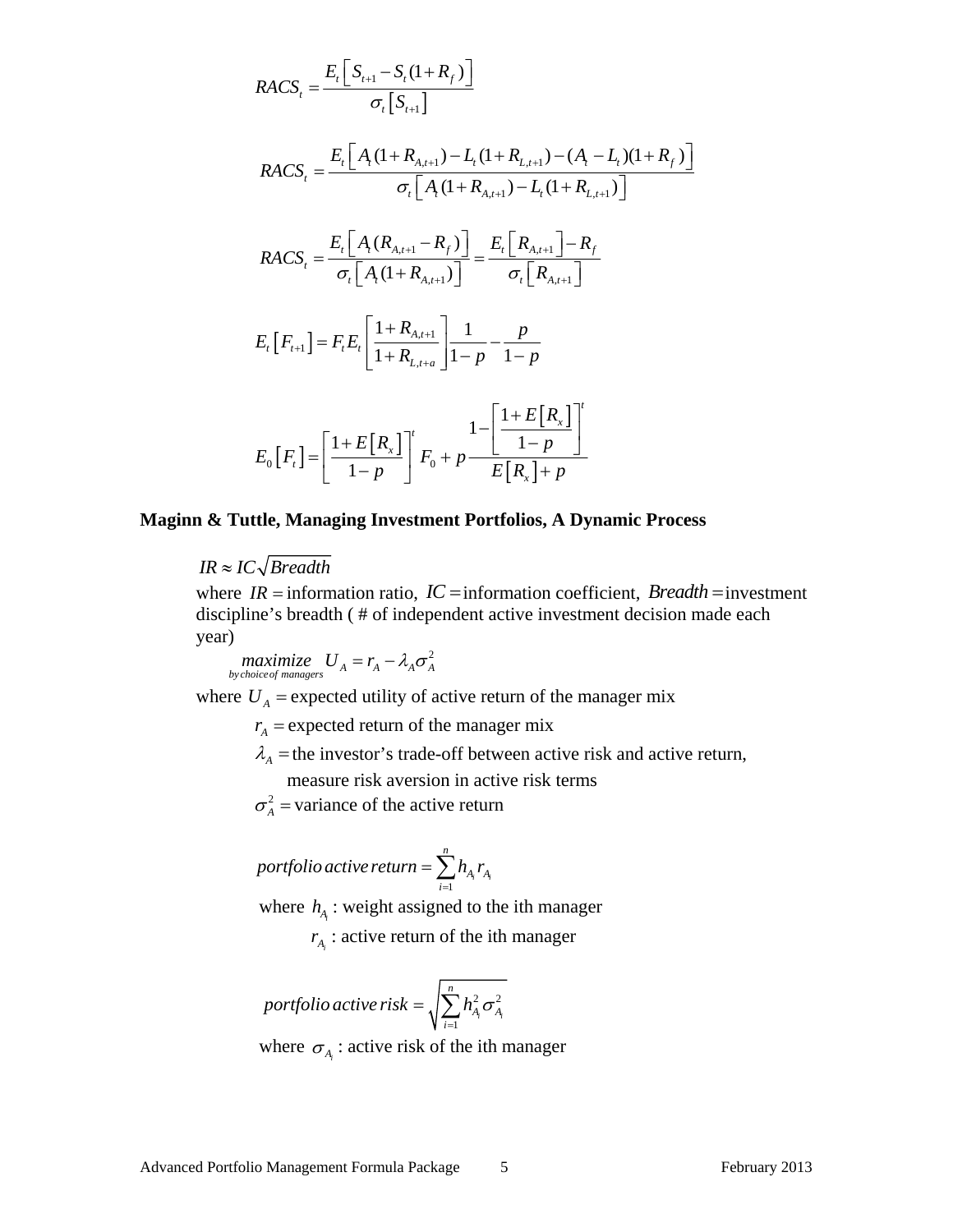$1$   $m$   $m$   $n$   $s$   $t$   $\sigma$   $t$   $s$   $\sigma$   $t$   $\sigma$   $s$   $\sigma$   $s$   $\sigma$   $s$   $\sigma$   $s$   $\sigma$   $s$   $\sigma$   $s$   $\sigma$   $s$   $\sigma$   $s$   $\sigma$   $s$   $\sigma$   $s$   $\sigma$   $s$   $\sigma$   $s$   $\sigma$   $s$   $\sigma$   $s$   $\sigma$   $s$   $\sigma$   $s$   $\sigma$   $s$   $\sigma$   $s$   $\sigma$   $s$   $\sigma$ 

*total return on commodity index = collateral return + roll return + spot return* 

rate of return = 
$$
\frac{[(ending value of portfolio) - (beginning value of portfolio)]}{(beginning value of portfolio)}
$$

 $(R_{t}+R_{t-1}+R_{t-2}+...+R_{t-n})$ ,  $R_{t}$  +  $R_{t-1}$  +  $R_{t-2}$  + ... +  $R_{t-n}$ *n t*  $R_{i} + R_{i-1} + R_{i-2} + ... + R_{i}$ *RR*  $=\frac{(R_{t}+R_{t-1}+R_{t-2}+...+R_{t-n})}{n}$  where  $RR_{n,t}$  = rolling return

downside deviation = 
$$
\sqrt{\frac{\sum_{i=1}^{n} [\min(r_i - r^*, 0)]^2}{n-1}}
$$

where  $r^*$  = specified return

*shape ratio* = 
$$
\frac{(\text{annualized rate of return } - \text{annualized risk-free rate})}{\text{annualized standard deviation}}
$$

 $gain-to-loss ratio = \left( \frac{number\,months\,with\,positive\,returns}{number\,moth\,negative\,returns} \right) * \left( \frac{average\ up-month\,return}{average\,down-month\,return} \right)$ 

external cash flow at the beginning of the period  

$$
r_t = \frac{MV_1 - (MV_0 + CF)}{MV_0 + CF}
$$

external cash flow at the end of period  

$$
r_t = \frac{(MV_1 - CF) - MV_0}{MV_0}
$$

$$
MV_1 = MV_0(1+R)^m + CF_1(1+R)^{m-L(1)} + \dots + CF_n(1+R)^{m-L(n)}
$$

where  $m$ : number of time units in the evaluation period,  $CF_i$ : *i*th cash flow  $L(i)$ : number of time units by which the *i*th cash flow is separated from the beginning of the evaluation period

$$
R_p = a_p + \beta_p R_l + \varepsilon_p
$$

$$
r_{V} = \sum_{i=1}^{n} [w_{Vi}r_{i}] = \sum_{i=1}^{n} [(w_{pi} - w_{Bi})r_{i}] = \sum_{i=1}^{n} w_{pi}r_{i} - \sum_{i=1}^{n} w_{Bi}r_{i} = r_{p} - r_{B}
$$
  
where  $r_{V}$ : value-added return
$$
r_{P}
$$
: portfolio return
$$
r_{R}
$$
: benchmark return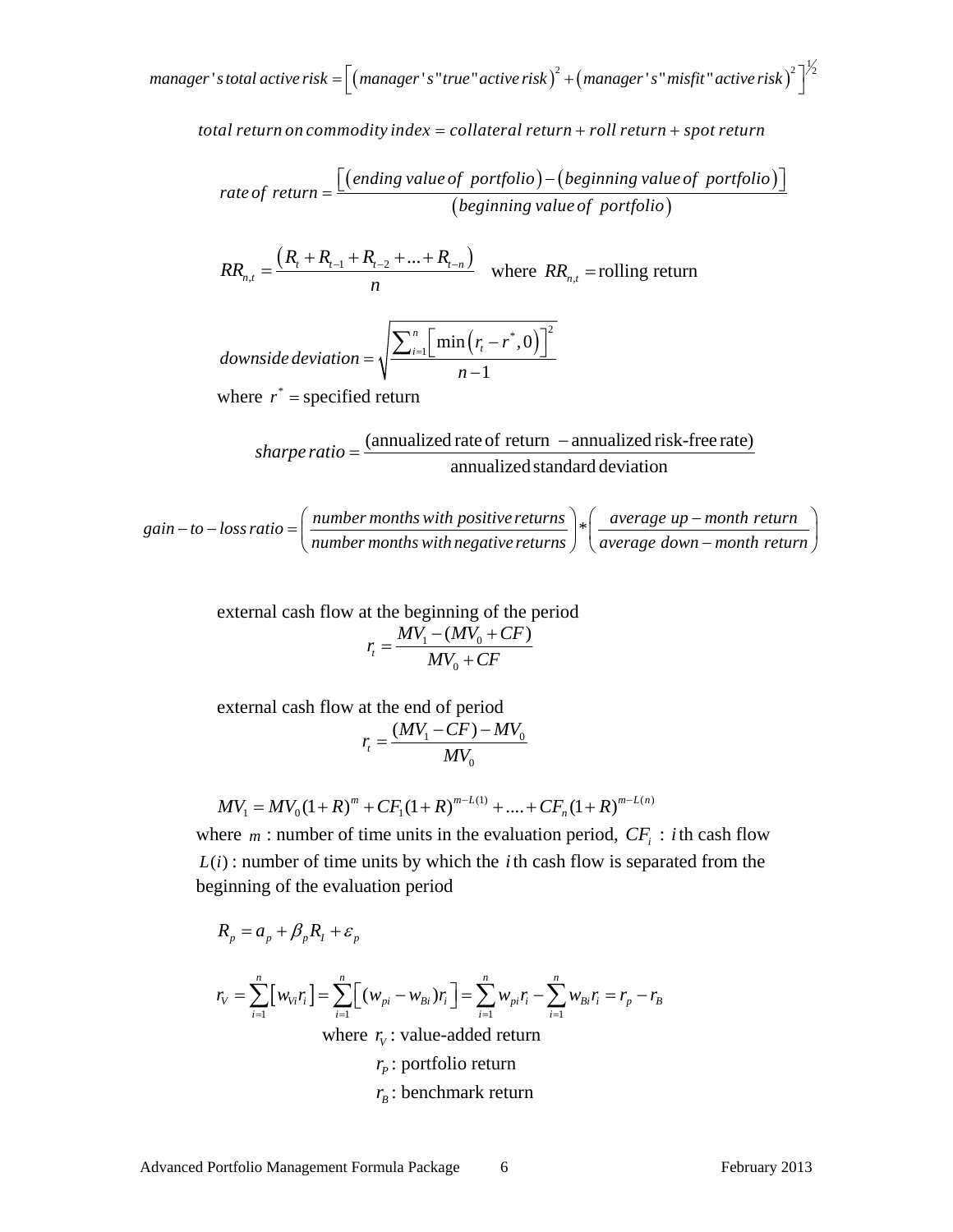$$
r_{AC} = \sum_{i=1}^{A} w_i (r_{Ci} - r_j)
$$
  
\n
$$
r_{IS} = \sum_{i=1}^{A} \sum_{j=1}^{M} w_j w_{ij} (r_{Bij} - r_{Ci})
$$
  
\n
$$
r_{IM} = \sum_{i=1}^{A} \sum_{j=1}^{M} w_j w_{ij} (r_{Aij} - r_{Bi})
$$
  
\n
$$
r_V = \sum_{i=1}^{n} \Big[ (w_{pi} - w_{Bi})(r_i - r_b) \Big]
$$
  
\n
$$
r_V = \sum_{j=1}^{S} (w_{pi} - w_{Bi})(r_{Bi} - r_b) + \sum_{j=1}^{S} (w_{pi} - w_{Bi})(r_{pi} - r_{Bi}) + \sum_{j=1}^{S} w_{Bi}(r_{pi} - r_{Bi})
$$
  
\nwhere 
$$
\sum_{j=1}^{S} (W_{Fj} - W_{kj})(r_{Bj} - r_b)
$$
: pure sector allocation  
\n
$$
\sum_{j=1}^{S} (W_{Fj} - W_{kj})(r_{Fj} - r_{Bj})
$$
: allocation / selection interaction  
\n
$$
\sum_{j=1}^{S} W_{Fj} (r_{Fj} - r_{Bi})
$$
: within-sector selection  
\n
$$
R_{Ai} - r_{fi} = \alpha_A + \beta_A (R_{Mi} - r_{fi}) + \varepsilon_r
$$
  
\n
$$
T_A = \frac{\overline{R}_A - \overline{r}_f}{\overline{\beta}_A}
$$
  
\n
$$
S_A = \frac{\overline{R}_A - \overline{r}_f}{\overline{\sigma}_A}
$$
  
\n
$$
M_A^2 = \overline{r}_f + \Big[ \frac{\overline{R}_A - \overline{r}_f}{\overline{\sigma}_A} \Big] \overline{\sigma}_M
$$
  
\n
$$
IR_A = \frac{\overline{R}_A - \overline{R}_B}{\overline{\sigma}_{A-B}}
$$

where  $\hat{\sigma}_{A-B}$ : standard deviation of the difference between the return on the account and the return on the benchmark

# **V-C111-07**

None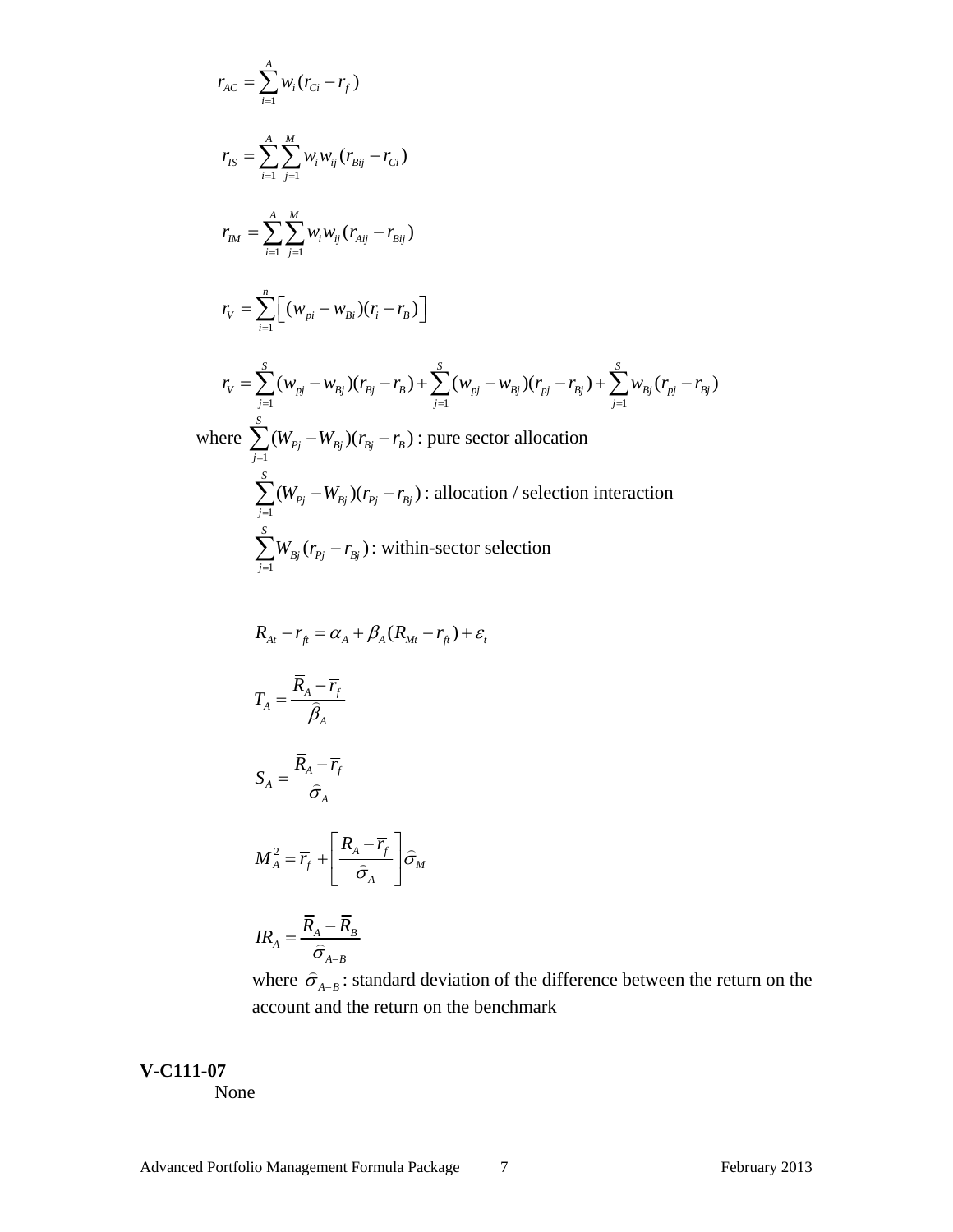#### **V-C119-07**

None

# **V-C120-07**

 $r = \frac{D}{P} + g$  where *r*: rate of return  $\frac{D}{P}$  : (expected) dividend yield *g*: long-term growth rate

# **V-C122-07**

None

# **V-C126-09 or FET-127-07 or 8V-114-00**  None

# **V-C127-09 or FET-124-07 or 8V-323-05**

$$
L_0 R_{S(L)} = A_0 R_A - L_0 R_L
$$
  
where  $L_0$ : current liabilities  
 $R_{S(L)}$ : liability-relative return of the surplus  
 $A_0$ : current asset  
 $R_A$ : return on assets  
 $R_L$ : return on liability

$$
R_{S(L)} = \left(\frac{A_0}{L_0} R_A\right) - R_L
$$

$$
R_{A}=R_{f}+\beta_{A}r_{Q}+\alpha
$$

where  $R_A$ : asset portfolio return

# $R_f$ : risk-free rate of return

 $r<sub>Q</sub>$ : excess return of the total investable market (portfolio *Q*) over cash

$$
\sigma^2_A = \beta_A \sigma^2_Q + \omega^2_A
$$

where  $\sigma_A^2$ : variance of the asset portfolio  $\sigma_0^2$ : variance of the market risk premium on the relevant benchmark  $\omega_A^2$ : variance of the alpha

 $max(U_s) = R_s - \lambda \sigma_s^2$ where  $U_s$ : surplus utility  $\lambda$ : a constant representing the degree of risk aversion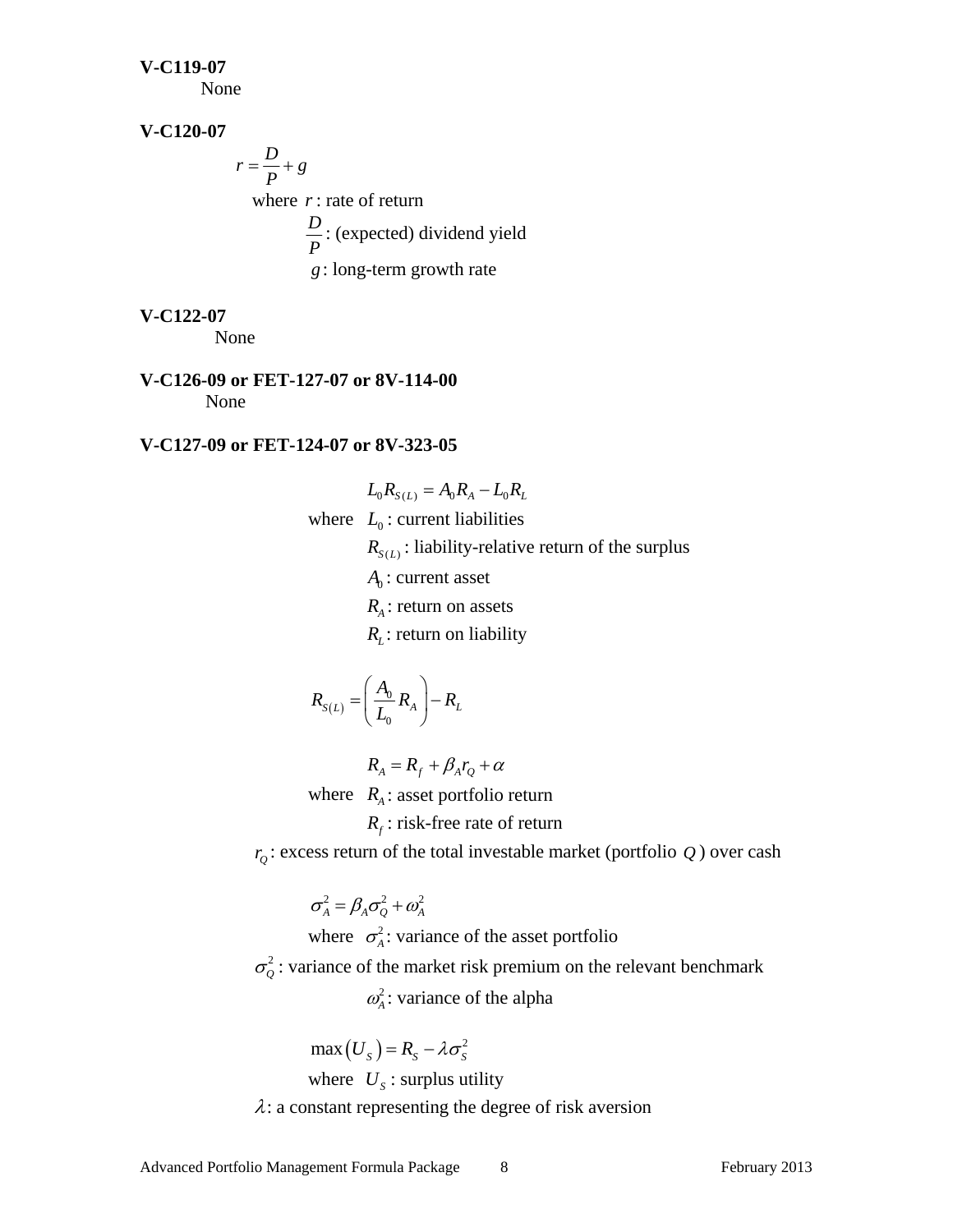$$
\max(U_{S}) = \left(\frac{A_{0}}{L_{0}} - 1\right) R_{F} + \beta_{S} \mu_{Q} - \lambda_{\beta} \beta_{S}^{2} \sigma_{Q}^{2} + \left(\frac{A_{0}}{L_{0}} \alpha_{A} - \alpha_{L}\right) - \lambda_{\omega} \left[\left(\frac{A_{0}}{L_{0}}\right)^{2} \omega_{A}^{2} - 2\frac{A_{0}}{L_{0}} \omega_{A} \omega_{L} + \omega_{L}^{2}\right]
$$

where  $\mu_0$ : the equilibrium or consensus, expected return of the total market across all asset classes

 $\beta_s = (\frac{A}{L}\beta_A - \beta_L)$ , surplus beta, the weighted relative betas of the assets

and liabilities

 $\omega$ : the standard deviation of the alphas, subscripted to indicate the assets and the liabilities, residual risk

$$
P_{TPS} = \frac{F}{\left(1+r\right)^{T}}
$$

where  $P_{TIPS}$ : the price of TIPS bond

 *F* : face value of bond *i*: inflation rate *r*: real interest rate *T* : time

$$
P_{EQUITY} = \sum_{t=0}^{\infty} \frac{Dvd_0 \left(1 + g_r\right)^t}{\left(1 + r\right)^t}
$$

Where  $Dvd_0$ : beginning dividend *g*: growth rate of dividends

#### **V-C135-08**

None

- **V-C136-09 or FET-128-07 or 6-31-00** None
- **V-C138-09 or FET-126-07 or 8V-120-03** None

## **V-C140-09 or FET-115-07**

$$
E[D] = \sum_{n} (DthBen - actualrialreserve)_t * ip_x * q_{x+t} * v_t
$$
  
\n
$$
E[D^2] = \sum_{n} [(DthBen - actualrialreserve)_t * v^t]^2 *_{t} p_x * q_{x+t}
$$
  
\n
$$
Var[D] = E[D^2] - (E[D])^2
$$

**V-C143-09** 

None

## **V-C144-09**

None

Advanced Portfolio Management Formula Package 9 9 February 2013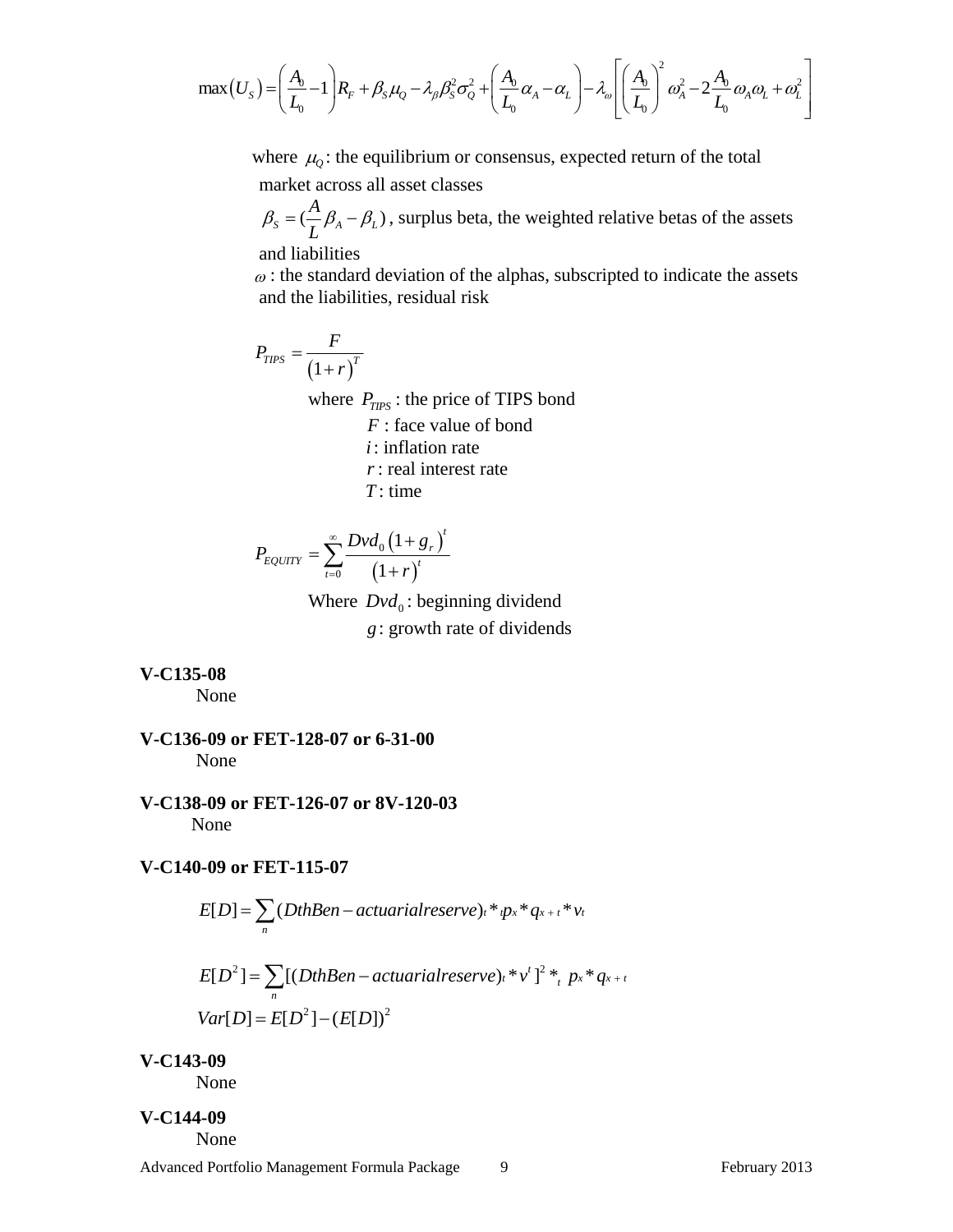#### **V-C146-09**

None

#### **V-C148-09**

investor's utility function  $U(W) = \left| \frac{1}{(1-A)} \right| W^{(1-A)}$  $=\left[\frac{1}{(1-A)}\right]W^{(1-A)}$ where  $A =$  coefficient of relative risk aversion  $W =$ investor's wealth

> arithmetic equity premium  $EP \approx A(\sigma^2)$ where  $\sigma$  = standard deviation of return on investor's portfolio

**V-C150-09** 

$$
S_p = \frac{\overline{R}_p - \overline{R}_f}{\sigma_p}
$$

where  $S_p$  = Sharpe ratio for a portfolio *R*  $\overline{R}_p$  = mean return on the portfolio  $\overline{R}_f$  = mean return on the U.S. T-bill (proxy for risk-free rate of interest)  $\sigma_p$  = sample standard deviation of returns

approximate Sharpe ratio for multi-period investment horizon

$$
S_n = \frac{(1+R_1)^n - (1+R_f)^n}{\left\{ \left[ \sigma_1^2 + (1+R_1)^2 \right]^n - (1+R_1)^{2n} \right\}^{\frac{1}{2}}}
$$

where  $R_1$  *and*  $\sigma_1$  are one period expected return and standard deviation

$$
R_n = (1 + R_1)^n - 1
$$
 n-period expected return  
\n
$$
\sigma_n = \left\{ \left[ \sigma_1^2 + (1 + R_1)^2 \right]^{n} - (1 + R_1)^{2n} \right\}^{\frac{1}{2}}
$$
 n-period standard deviation  
\n
$$
HPR_n = \prod_{i=1}^n (1 + R_i)
$$
 n-year holding period return

**V-C154-09** 

None

**V-C164-09** 

$$
x_{S} + x_{L} = 1
$$
  
\n
$$
x_{S}D_{S} + x_{L}D_{L} = D_{B}
$$
  
\n
$$
\overline{r} = \sum_{s=1}^{4} p_{i}r_{i}
$$
  
\n
$$
\sigma^{2} = \sum_{s=1}^{4} p_{i}(r_{i} - \overline{r})^{2}
$$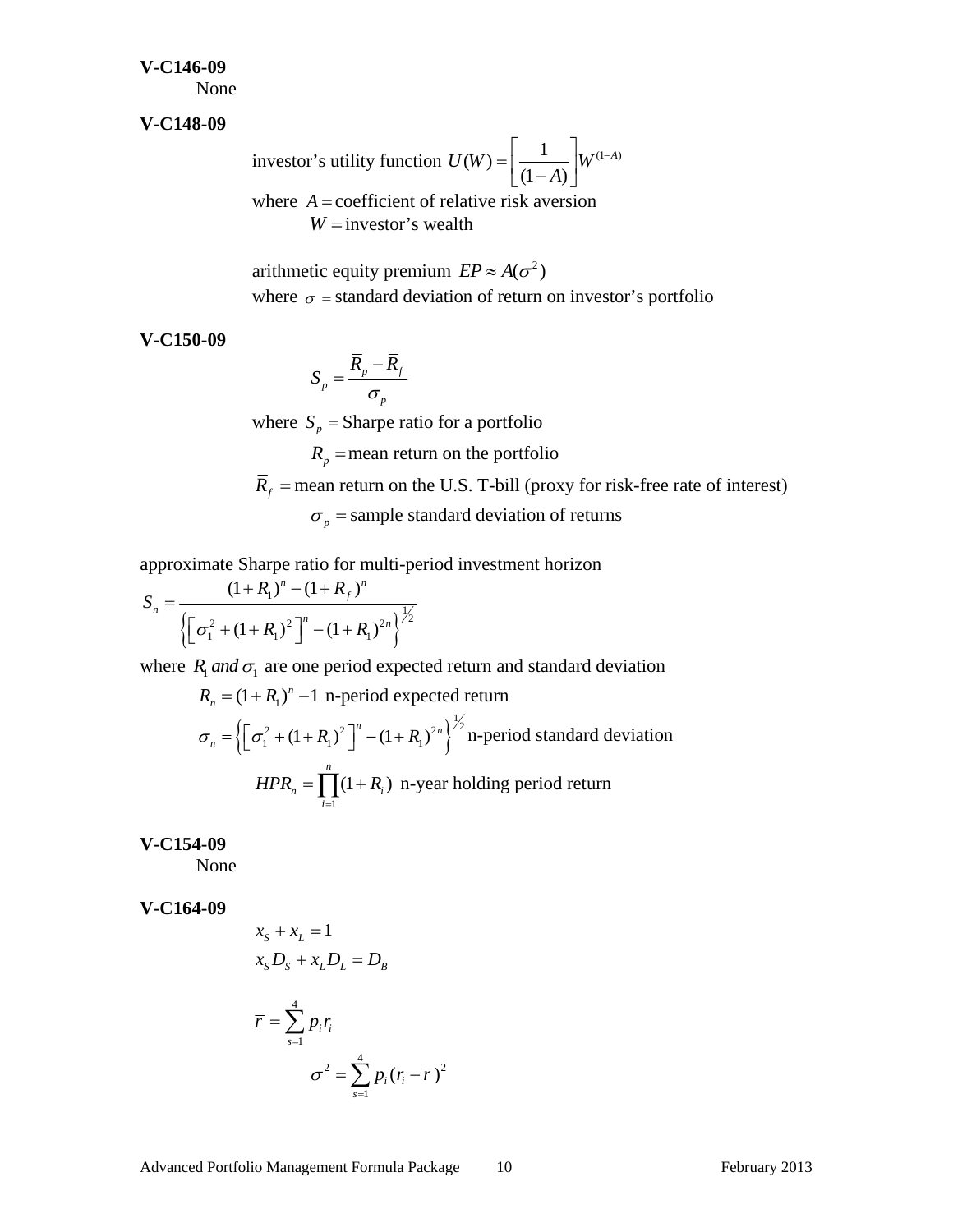$$
p_i^{PERFECT} = \frac{1}{n_w}
$$
 if *i* is correct decision  
0 otherwise

where  $n_w$  are correct decisions among *n* choices,  $n_L = n - n_w$  are incorrect decisions

$$
p_i(s) = (1 - s)p_i^{RANDOM} + sp_i^{PERFC} = \frac{(n_w + sn_L)}{n_w(n_w + n_L)} \text{ if } i \text{ is correct decision}
$$
\n
$$
\frac{(1 - s)}{(n_w + n_L)} \qquad \text{otherwise}
$$

$$
r = \sum_j w_j r_j
$$

where  $w_j$  percentage market capitalization of the index in cell  $j$ 

 $r_i$  strategy outperformance of the index within cell *j* 

$$
\overline{r} = \sum_{j} w_{j} \overline{r}_{j}
$$

$$
\sigma^{2} = \sum_{j} w_{j}^{2} \sigma_{j}^{2}
$$

$$
r=\frac{1}{n}\sum_{i=1}^n r_i
$$

where  $r_i$  outperformance due to decision  $i$ *r* overall portfolio outperformance

$$
\mu_{strategy} = \mu_{decision} \qquad \sigma_{strategy} = \sigma_{decision} / \sqrt{n}
$$

$$
R_{S,b} = bR_S + (1-b)R_B = R_B + b(R_S - R_B)
$$

where  $R_B$  benchmark performance  $R_S$  strategy performance *b* portion of portfolio assets is committed to strategy

$$
\mu_{S,b} = E(R_{S,b} - R_B) = E(b(R_S - R_B)) = bE(R_S - R_B) = b\mu_s
$$
  

$$
\sigma_{S,b}^2 = Var(R_{S,b} - R_B) = Var(b(R_S - R_B)) = b^2 Var(R_S - R_B) = b^2 \sigma_S^2
$$

strategy information ratio  $IR_s = \frac{\mu_s}{\sigma}$ *S*  $IR_{\rm s} = \frac{\mu_{\rm s}}{\sigma_{\rm s}}$ 

$$
IR_{S,b} = \frac{\mu_{S,b}}{\sigma_{S,b}} = \frac{b\mu_S}{b\sigma_S} = \frac{\mu_S}{\sigma_S} = IR_S
$$

 $E(y) = E(E(y|x))$ 

$$
Var(y) = Var(E(y|x)) + E(Var(y|x))
$$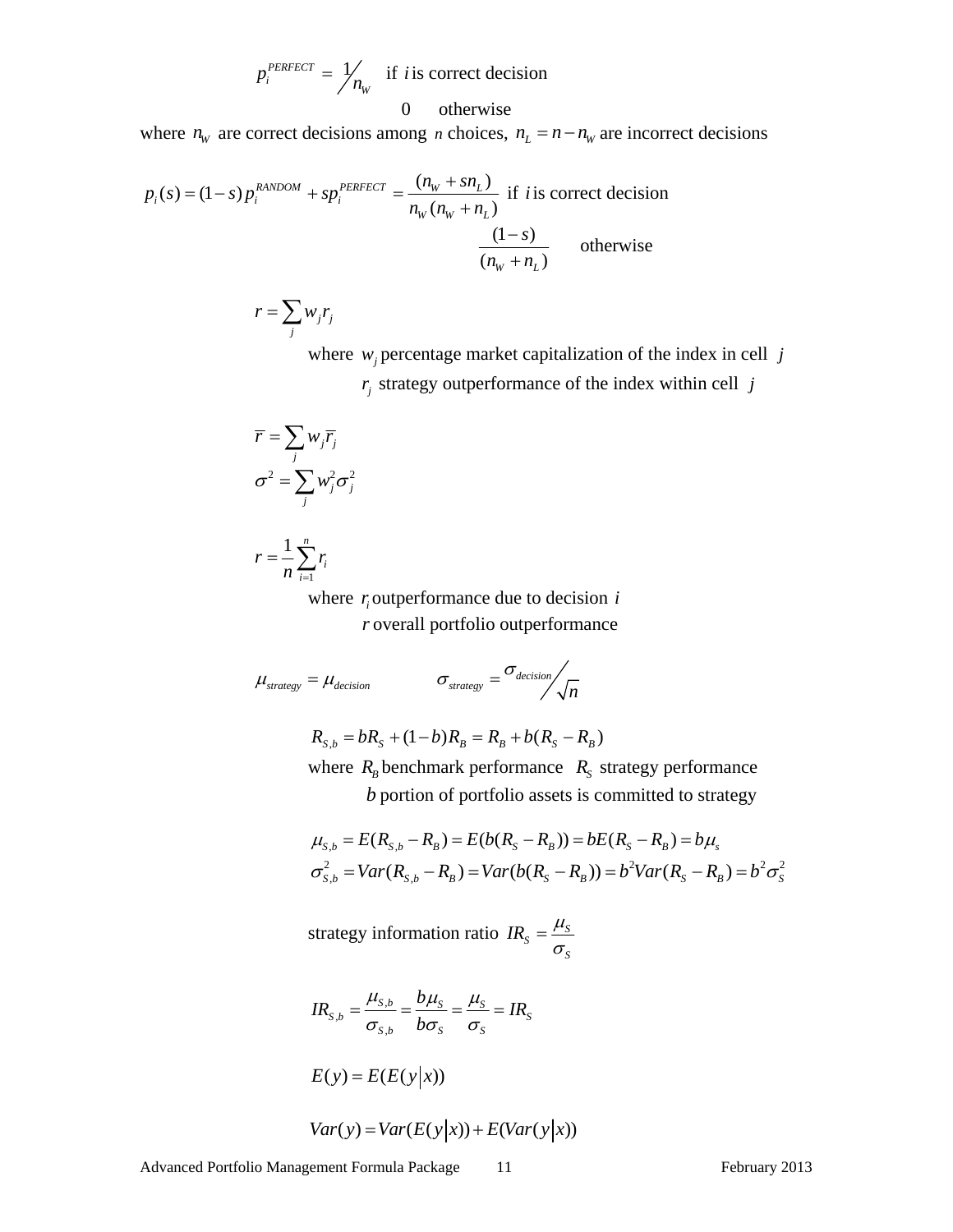#### **V-C165-09**

None

#### **V-C168-09**

*Total return = income return + price return + currency return* 

 $duration$  return = roll down + shift + twist + shape return

#### **V-C169-09**

total return  $TR = (1 + TR_t)(1 + TR_{t+1})...(1 + TR_n) - 1$ 

$$
TR_{_f} = \sum_{f=1}^{F} RF_{f,t}
$$

where  $RF_{f,t}$  = fth attribution effect obtained at time t

## **V-C171-09**

None

## **V-C172-09**

None

# **V-C174-09**

None

# **V-C179-10**

None

# **V-C180-10**

 $\Pr ob(H) + \Pr ob(H^C) = 1$ 

$$
\sum_{k=1}^{\infty} 2^{-k} \log(2^k) = 2 \log 2 \approx 4
$$

# **V-C182-10**

None

# **V- C183-10**

 Equation 1: CDS Spread as a Function of Default Probability (PD) and Recovery Rate (R)  $S = PD \times (1 - R)$ 

 Equation 2: CDS Pricing Equation – From upfront plus running to full running, using the CDS risky annuity (RA) and accrued interest (AI)

Full Running = 
$$
\frac{Upfront - AI}{RA} + Fixed\,
$$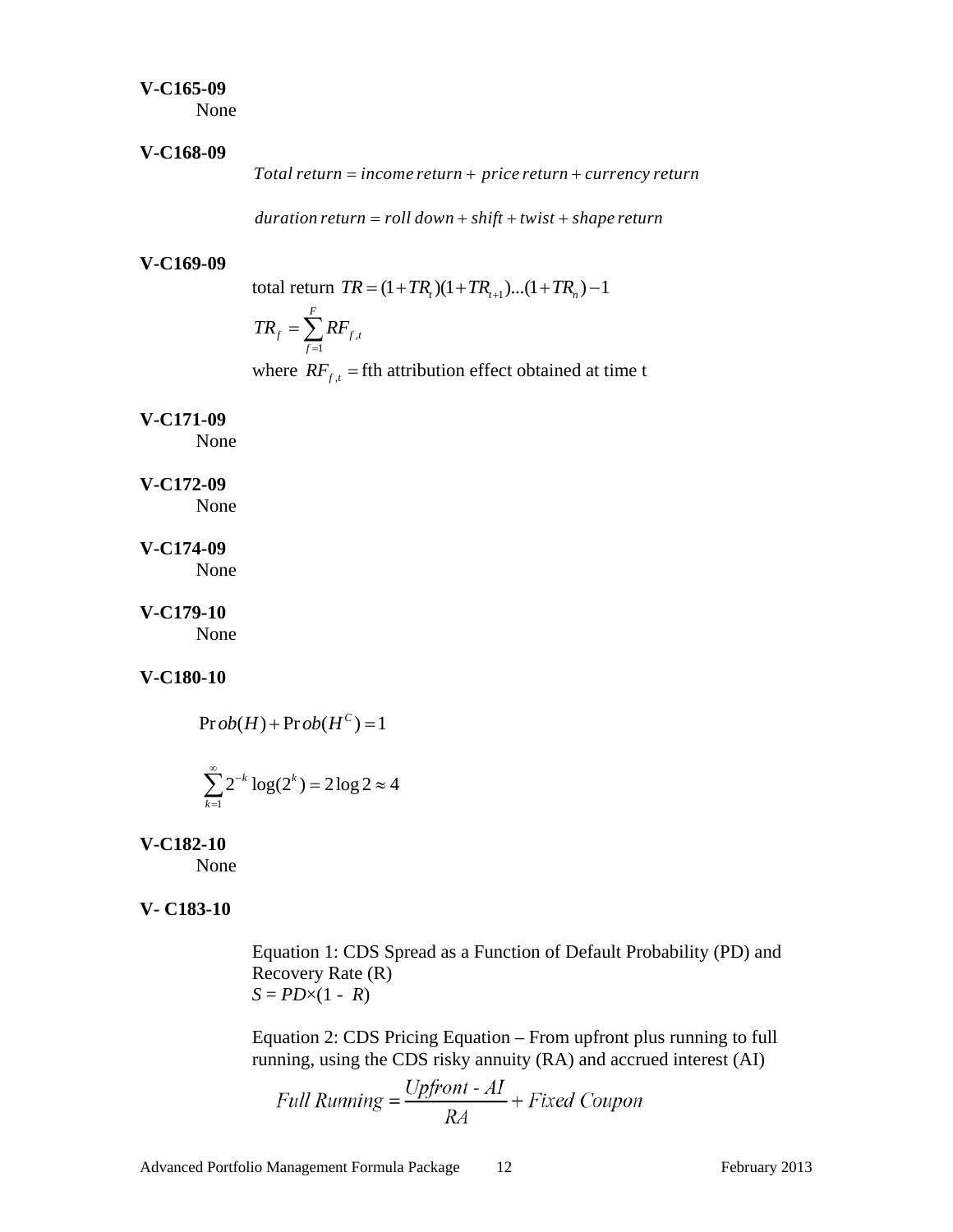Equation 3: Par Asset Swap Spread Calculation<br>Asset swap spread =  $\frac{PV[{\rm{Coupon + Principal}}] \cdot {\rm Bond Price}}{\text{Risk free annuity}}$ 

#### Equation 4: Basis Trade Profit on Default

CDS Notional x (100 - Recovery - CDS Upfront - CDS Coupons Paid - CDS Funding Costs Paid) + Bond Notional x (Recovery + Bond Coupons Received – Bond Price – Bond Funding Costs Paid)

Note: Bond Price refers to the dirty bond price.

#### Equation 5: Basis Trade Profit on Maturity

Bond Notional x (100 + Bond Coupons Received – Bond Price – Bond Funding Costs Paid) - CDS Notional x (CDS Upfront + CDS Coupons Paid + CDS Funding Costs Paid)

Note: Bond Price refers to the dirty bond price.

# Equation 6: Basis Trade Profit on Default splitting the trade cash flows into running and one-off payments

From one - off payments:

CDS Notional  $x(100 -$  Recovery - CDS Upfront) + Bond Notional  $x$  (Recovery - Bond Price) From running payments:

Bond Notional  $x$  (Bond Coupons Received – Bond Funding Costs Paid)

 $-CDS Notional x (CDS Coupons Paid + CDS Funding Costs Paid)$ 

Equation 7: CDS Notional in a "Capital-at-Risk" Basis Trade

CDS Notional =  $\frac{\text{Bond Price} - \text{Recovery}}{100 - \text{Recovery} - \text{CDS Upfront}} x \text{ Bond Notional}$ 

 Equation 8: Equal Notional Basis Trade Profit on Default or Maturity (Ignoring risk-free discounting and funding costs)

(100 – Bond Price + Bond Coupons Received – CDS Upfront – CDS Coupons Paid) Note: Bond Price refers to the dirty bond price.

# **V-C184-11**

None

# **V-C185-11**

$$
ABO = \frac{mGW_0}{\left(1+n\right)^T} \left[ \frac{1}{n} - \frac{1}{n\left(1+n\right)^2} \right]
$$

**where:** 

**m is the multiplier G is the number of years already worked**  *W*<sub>0</sub> is the current annual wage **n is the annual discount rate T is the expected number of years until retirement Z is the remaining expected lifetime of the retiree**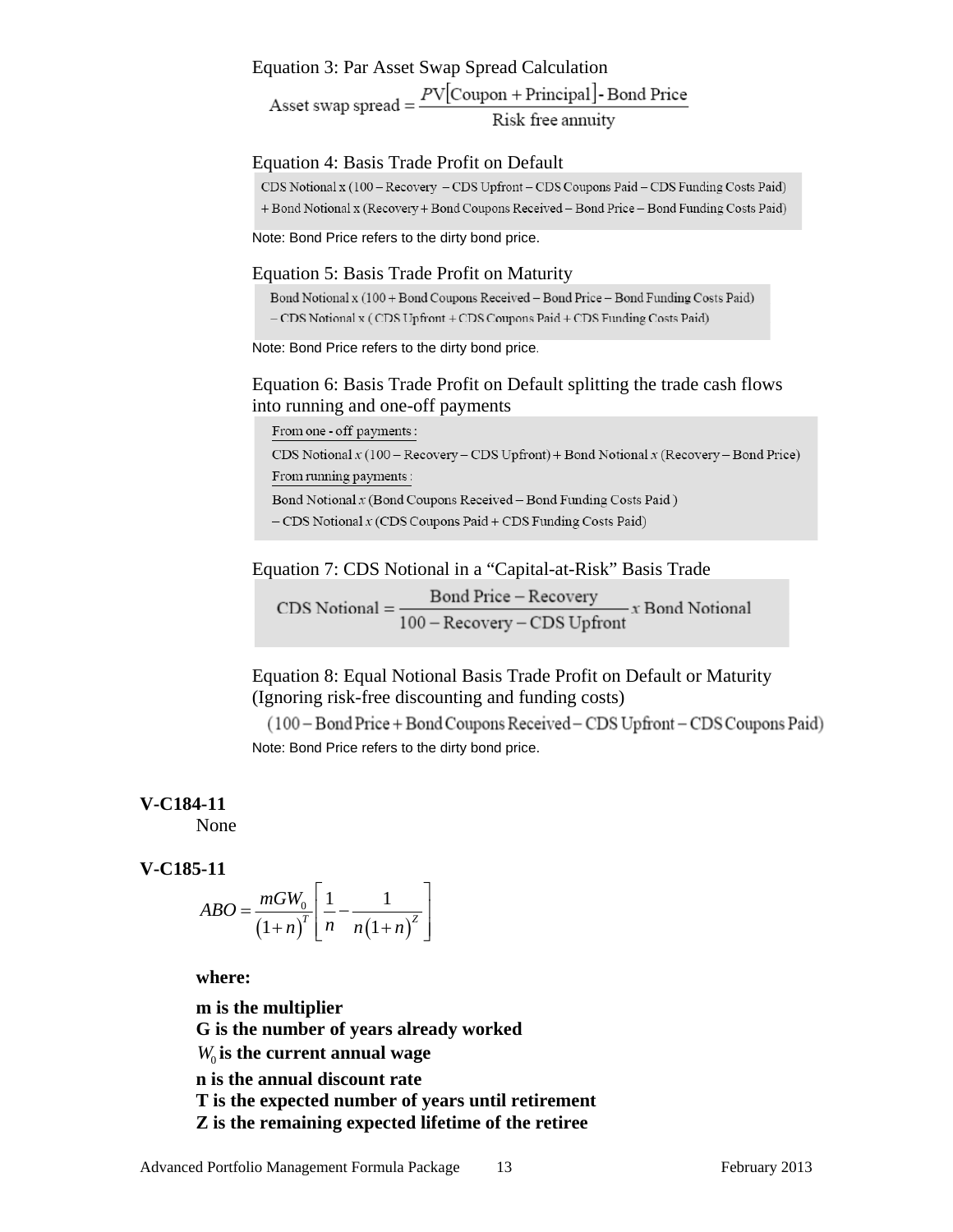$$
PBO = \frac{mGW_0 (1 + w)^T}{(1 + n)^T} \left[ \frac{1}{n} - \frac{1}{n(1 + n)^2} \right]
$$

**where:** 

**m is the multiplier G is the number of years already worked**   $W_0$  is the current annual wage **n is the annual discount rate T is the expected number of years until retirement Z is the remaining expected lifetime of the retiree** 

**W is the assumed annual growth rate in wages over the T years until retirement** 

# **NP = MV (Target Duration – Portfolio Duration) Swap Duration**

**Where NP is the notional principal MV is the market value** 

# **V-C186-11**

None

# **V-C187-11**

None

# **V-C188-11**

None

# **V-C189-11**

Actual – Projected Price Change =  $\Delta P - \Delta \hat{P}$ 

$$
\cong P\bigg[-D_s\Delta s - D_v\Delta v - D_c\Delta c + \frac{1}{2}C_y\Delta y^2 - \sum D_{y_j}(\Delta y_j - \Delta y)\bigg]
$$

# **V-C190-11**

1.2.1 Proposition Under the assumption that the severity and the  $default$  event  $D$  are uncorrelated, the unexpected loss of a loan is given  $by$ 

$$
UL = EAD \times \sqrt{V[SEV] \times DP + LGD^2 \times DP(1 - DP)}.
$$

$$
EL_{PF} = \sum_{i=1}^{m} EL_i = \sum_{i=1}^{m} EAD_i \times LGD_i \times DP_i.
$$
 (1. 6)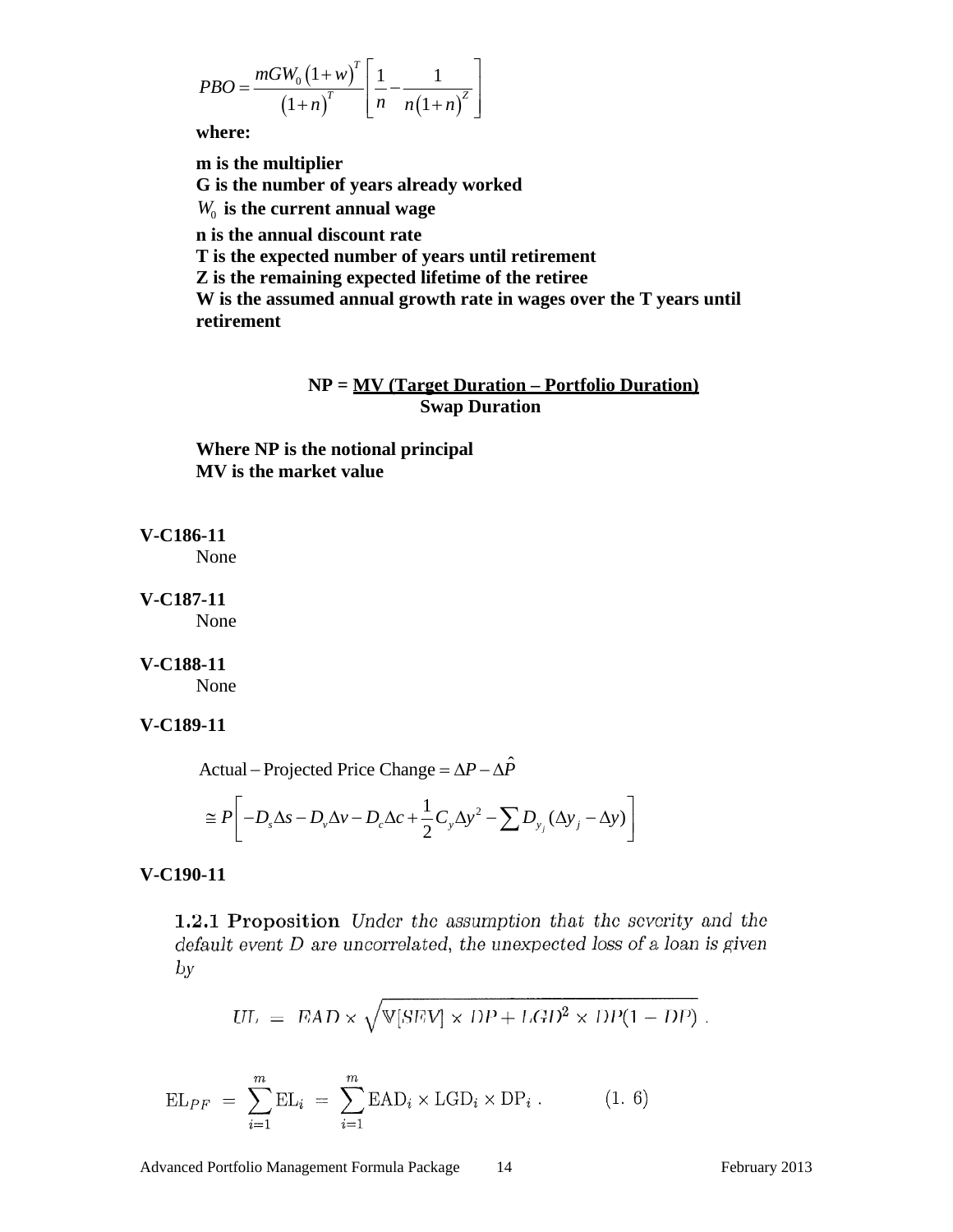1.2.3 Proposition For a portfolio with constant severities we have

$$
UL_{PF}^{2} = \sum_{i,j=1}^{m} EAD_{i} \times EAD_{j} \times LGD_{i} \times LGD_{j} \times \sqrt{DP_{i}(1 - DP_{i})DP_{j}(1 - DP_{j})} \rho_{ij}
$$

where  $\rho_{ij} = \text{Corr}[L_i, L_j] = \text{Corr}[\mathbf{1}_{D_i}, \mathbf{1}_{D_j}]$  denotes the default correlation between counterparties *i* and *j*.

# **V-C191-11**

$$
DV01 = -\frac{\Delta P}{10,000 \times \Delta y}
$$
 (5.1)

$$
D \equiv -\frac{1}{P} \frac{\Delta P}{\Delta y}
$$
 (5.10)

$$
C = \frac{1}{P} \frac{d^2 P}{dy^2} \tag{5.14}
$$

**V-C192-11** 

None

**CIA Educational Note: Liquidity Risk Measurement**  None

**Byrne & Brooks, "Behavioral Finance: Theory and Evidence"**  None

**Chapter 3 of Active Credit Portfolio Management in Practice, Structure Model** 

$$
cpd_t = 1 - (1 - pd)^t
$$
  

$$
D = e^{-r_f T} D^* - CDS
$$
  

$$
E + e^{-r_f T} D^* = CDS + A
$$
  

$$
\ln\left(\frac{A}{X}\right) + \left(\mu_A - \frac{1}{2}\sigma_A^2\right)T
$$
  

$$
DD = \frac{C}{\sigma_A \sqrt{T}}
$$

$$
dA = \mu_A A dt + \sigma_A A dz
$$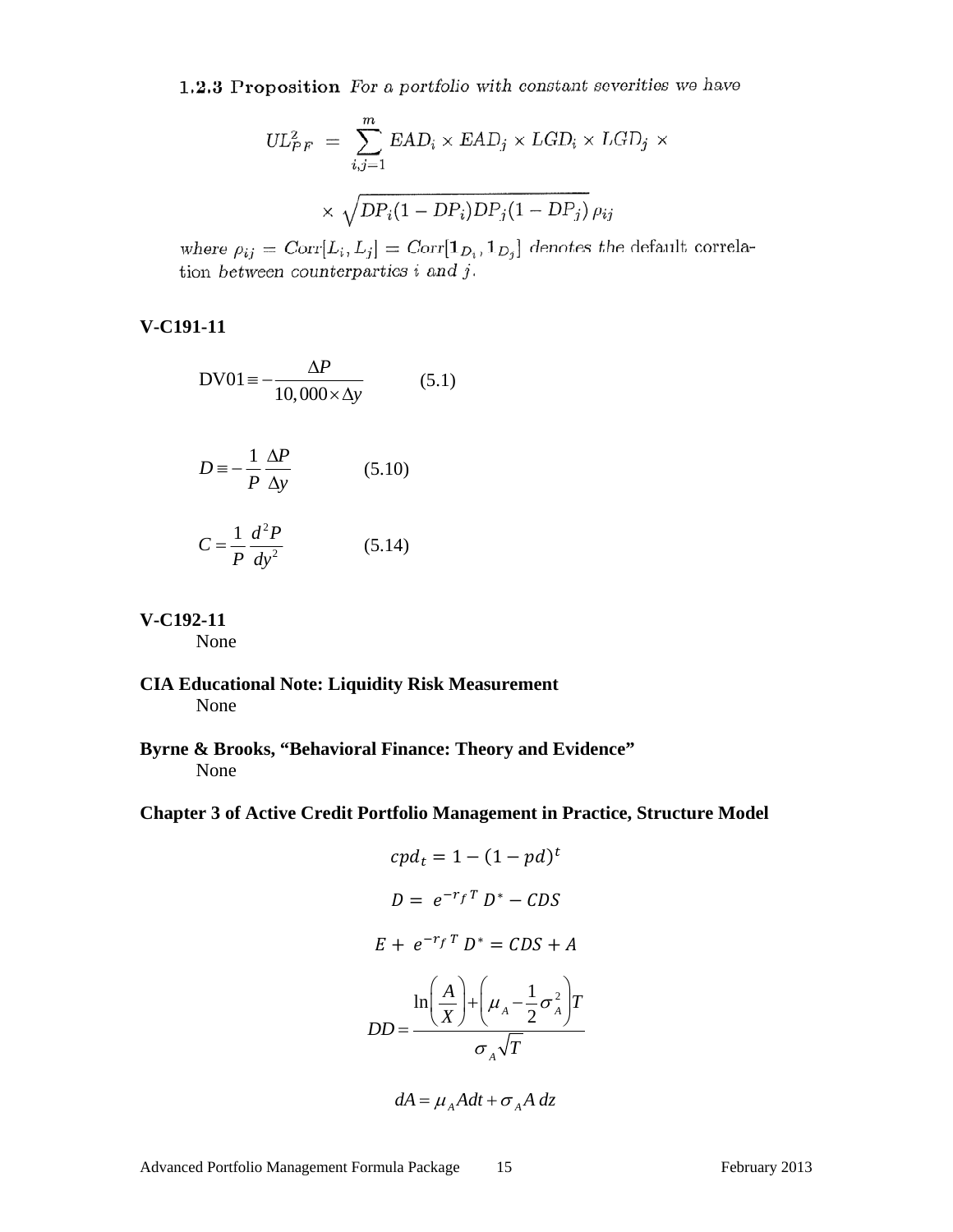$$
\frac{1\partial^2 E}{2\partial A^2} \sigma_A^2 A^2 + \frac{\partial E}{\partial A} rA + \frac{\partial E}{\partial t} - rE = 0
$$
  

$$
\sigma_E = \frac{\partial E}{\partial A} \frac{A}{E} \sigma_A
$$
  

$$
PD = \Pr(A \le X) = \Phi(-DD)
$$
  

$$
E = A_0 \Phi(d_1) - X e^{-rt} \Phi(d_2)
$$
  

$$
\frac{\ln A_0 + \left(r + \frac{1}{2}\sigma_A^2\right)T - \ln X}{\sigma_A \sqrt{T}}
$$
  

$$
d_1 = \frac{\ln A_0 + \left(r - \frac{1}{2}\sigma_A^2\right)T - \ln X}{\sigma_A \sqrt{T}} = d_1 - \sigma_A \sqrt{T}
$$
  

$$
cpd_T^Q = \Phi\left(\Phi^{-1}(cpd_T) + R\lambda\sqrt{T}\right)
$$
  

$$
D = e^{-rT} \left(1 - cpd_T^Q L\right)
$$

 $Pr(At \leq K) = cpd_t$ 

$$
=1-[\Phi\left(\frac{\ln\left(\frac{A}{K}\right)+\left(\mu_{A}-a-\frac{1}{2}\sigma_{A}^{2}\right)t}{\sigma_{A}\sqrt{t}}\right) - \left(\frac{A}{K}\right)^{\frac{2\left(\mu_{A}-a-\frac{1}{2}\sigma_{A}^{2}-\gamma\right)}{\sigma_{A}^{2}}}\Phi\left(\frac{\ln\left(\frac{K}{A}\right)+\left(\mu_{A}-a-\frac{1}{2}\sigma_{A}^{2}\right)t}{\sigma_{A}\sqrt{t}}\right)
$$

$$
D = X \frac{e^{b\mu}}{e^{b\tilde{\mu}}} \left[ \Phi \left( \frac{b - \tilde{\mu}T}{\sqrt{T}} \right) + e^{2\tilde{\mu}b} \Phi \left( \frac{b + \tilde{\mu}T}{\sqrt{T}} \right) \right]
$$

where:

$$
b = \frac{\ln\left(\frac{X}{A}\right) - \gamma T}{\sigma_A}; \quad \mu = \frac{r - a - \frac{1}{2}\sigma_A^2 - \gamma}{\sigma_A}; \quad \tilde{\mu} = \sqrt{\mu^2 + 2\alpha}
$$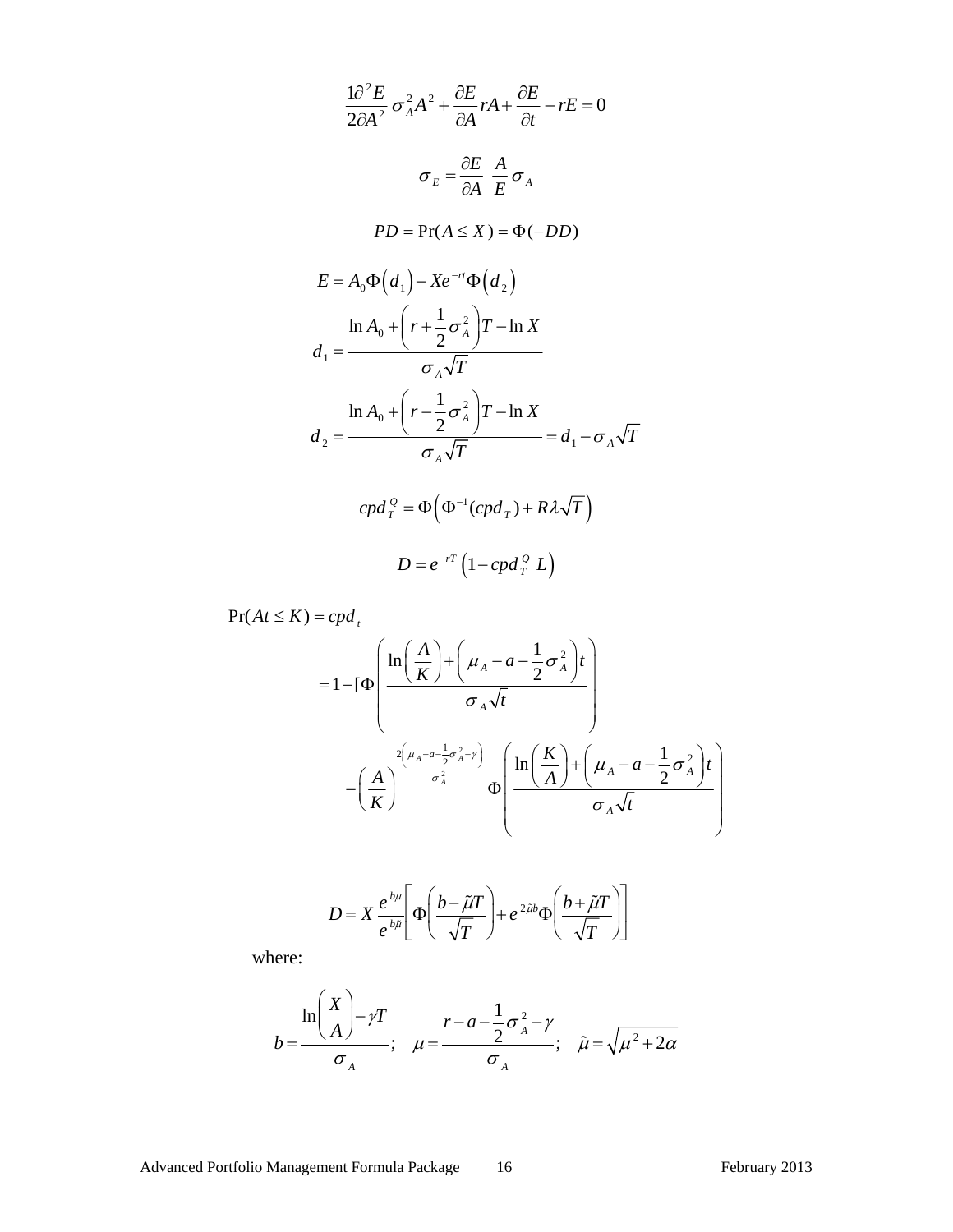$$
D^*(A) = \frac{c}{r} + \lambda \left( D(A) - \frac{c}{r} \right)
$$
 where  $\lambda = \left( \frac{X - \frac{c}{r}}{D(X) - \frac{c}{r}} \right)$ 

$$
B(T) = e^{a(T) + b(T)X(T)}
$$
  
\n
$$
a(t) = \frac{2\kappa\mu_h}{\sigma_h^2} \ln\left(\frac{2\gamma e^{\frac{(\gamma + \kappa)T}{2}}}{2\gamma + (\gamma + \kappa)(e^{\gamma T} - 1)}\right);
$$
  
\n
$$
\gamma = \sqrt{\kappa^2 + 2\sigma_h^2}; \quad b(t) = \frac{-2(e^{\gamma T} - 1)}{2\gamma + (\gamma + \kappa)(e^{\gamma T} - 1)}
$$

$$
D = \frac{C}{r} \left( 1 - \left( \frac{A}{X} \right)^{-\gamma} \right) + (1 - L)X \left( \frac{A}{S} \right)^{-\gamma}
$$
  
where  $\gamma = \alpha + \xi$ ;  $\alpha = \frac{r - p - \frac{1}{2}\sigma_A^2}{\sigma_A^2}$ ;  

$$
\xi = \frac{\left( \left( r - p - \frac{1}{2}\sigma_A^2 \right)^2 + 2\sigma_A^2 r \right)^{\frac{1}{2}}}{\sigma_A^2}
$$

$$
A_{LT} = A + \frac{\tau C}{r} \left[ 1 - \left(\frac{A}{X}\right)^{-\tau} \right] - LX \left(\frac{A}{X}\right)^{-\tau}
$$

$$
E = A_{LT} - D
$$

$$
cpd_{T} = \Phi \left( \frac{-\beta - \left(\mu_{A} - p - \frac{1}{2}\sigma_{A}^{2}\right)T}{\sigma_{A}\sqrt{T}} \right)
$$
  
+  $e^{\frac{2\beta \left(\mu_{A} - p - \frac{1}{2}\sigma_{A}^{2}\right)}{\sigma_{A}^{2}}}\Phi \left( \frac{-\beta + \left(\mu_{A} - p - \frac{1}{2}\sigma_{A}^{2}\right)T}{\sigma_{A}\sqrt{T}} \right)$